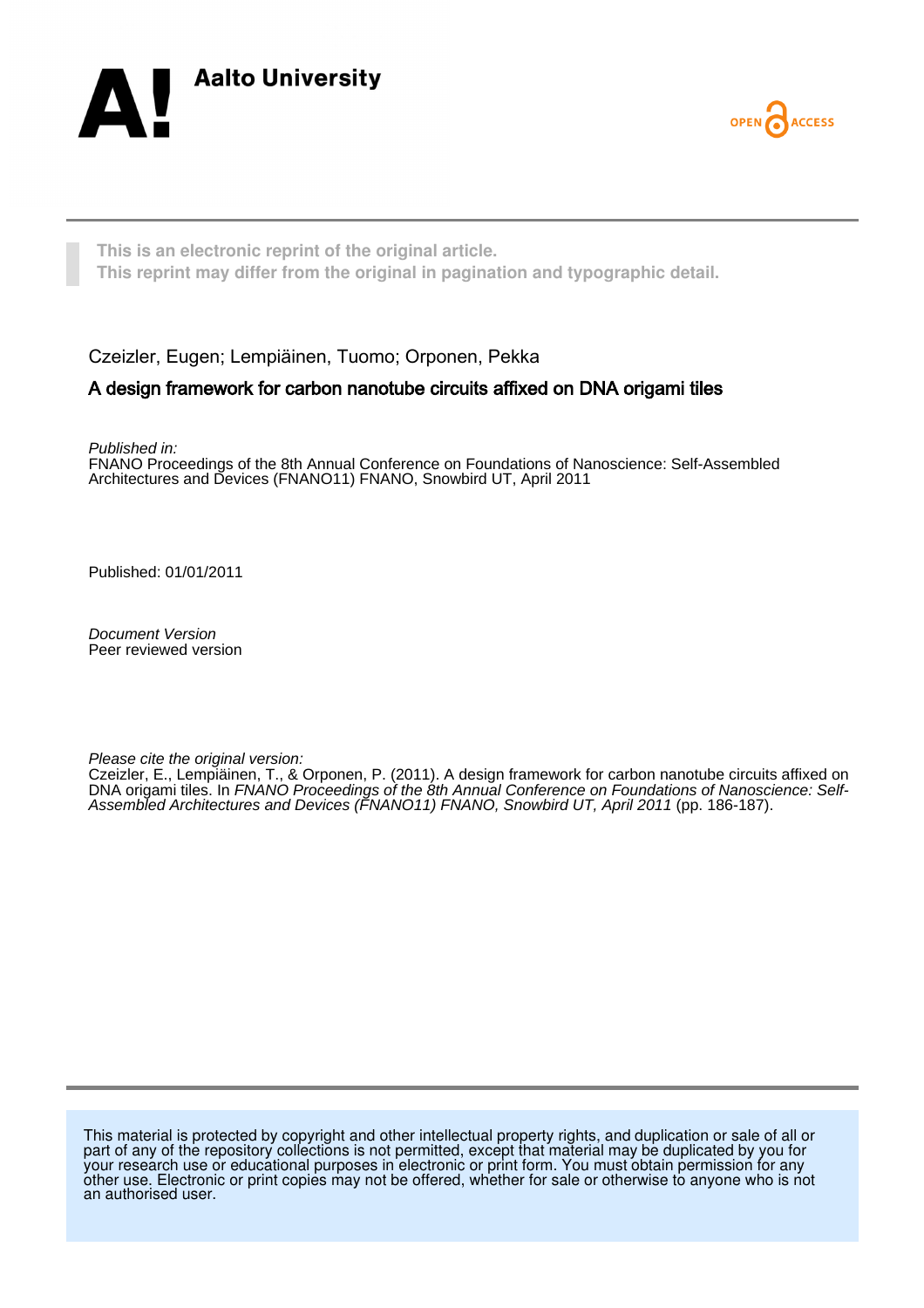## A Design Framework for Carbon Nanotube Circuits Affixed on DNA Origami Tiles: Extended Abstra
t

Eugen Czeizler<sup>∗</sup> , Tuomo Lempiäinen, and Pekka Orponen Department of Information and Computer S
ien
e, Aalto University, Finland \*Corresponding author: eugen.czeizler@aalto.fi

Recent years have witnessed a burst of experimental activity concerning algorithmic selfassembly of nanostructures, motivated at least in part by the potential of this approach as a radically new manufacturing technology. Our specific interest is in the self-assembly of Carbon-Nanotube Field Effect Transistor (CNFET) circuits. One of the presently most reliable self-assembling, programmable nanostructure architectures is DNA origami [7]. Several authors have announ
ed the formation of DNA origami tiles, apable of further assembly into larger, fully addressable, 1D and 2D scaffolds  $[2, 4, 6]$ . Such scaffolds make possible the construction of highly complex structures on top of them  $[5]$ , prospectively including nanocircuits.

CNFET circuits have been previously introduced on top of addressable DNA lattices [1]. While such large lattices  $(2-5 \mu m)$  are experimentally achievable, the uniformity of their structure as well as the fact that the entire circuit must assemble simultaneously, makes the functionalisation of the lattice difficult. In the present work, we propose a generic framework for the design of CNFET circuits comprising a "universal" set of 14 functionalised DNA origami tiles shown in Figure 1. The marks on the tiles indi
ate the arrangements of the  $CN's$  affixed on the respective DNA origami; with a proper selection of "glues" on the tiles, any desired CNFET circuit can be self-assembled from this basis.



Figure 1: The 14 tile types and the blank tile, out of which any CNFET circuit can be assembled.

One advantage of this approach is that it decouples the self-assembly aspects of the manufacturing process from the transistor circuit design. It also supports efficient high-level analysis of the purported circuits, both by computer simulations and by analytical means. For instan
e, all assembly errors an at this level be treated as tiling errors, leading to a transparent design discipline for fault-tolerant architectures.

We now briefly outline some of the details of our approach and give a few examples. The tile types indi
ated in Figure 1 are: a) p-type and n-type CNFETs, b) straight (horizontal or vertical) CN wires (CNWs), c) corner CNWs, d)-e) 3- and 4-way junction CNWs, and f) crossing but non-interacting CNWs. Additionally, when analyzing fault tolerant architectures, it is convenient to introduce also a blank tile (Figure 1 g). In order to design a particular nanocircuit, one first prepares the transistor circuit design using the 14 basis tiles indicated. Then, an optimal number of glues for these tiles is computed and finally, appropriate sticky ends are designed for the DNA origami tiles. In this abstract, we concentrate on the circuit design aspect; for selecting an optimal number of glues, see e.g. [3]. In Figure 2 we present the designs for a CMOS inverter and NAND gate. The inverter constitutes a  $3 \times 2 = 6$  tile